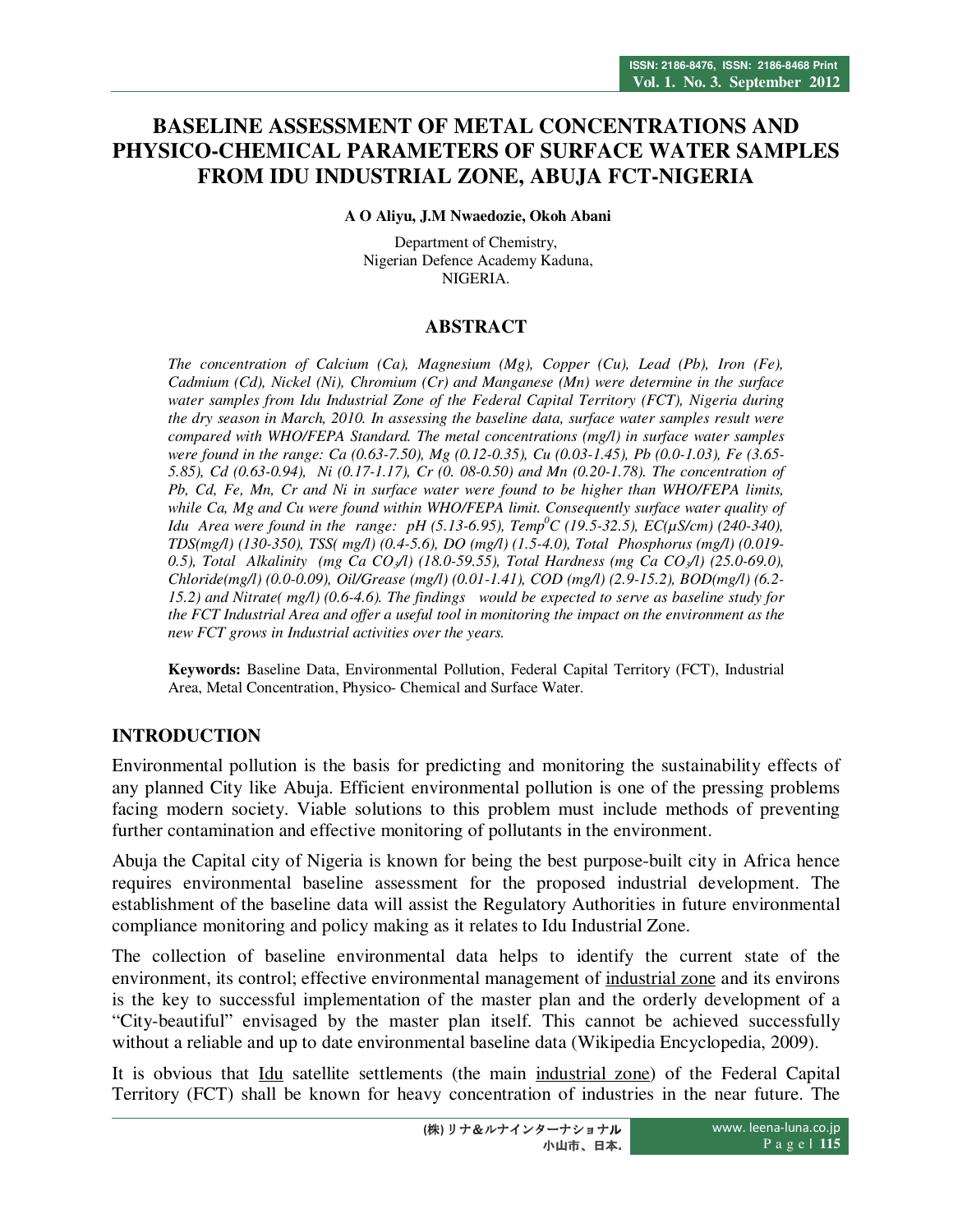industrial plants use raw materials that are usually processed in order to obtain useful components for industrial applications. The industries will in turn release wastes as sludge during processing which eventually are released into the environment. In most cases the effluents are usually treated before the release while in a few cases they are released in untreated forms thereby becoming hazardous to the environment.

To protect the environment from the adverse effects of pollution, many nations worldwide have enacted legislations to regulate various types of pollution as well as to mitigate the adverse effects of pollution. In 1987, the Nigerian Government promulgated the Harmful Wastes Decree which provides the legal framework for the effective control of the disposal of toxic and hazardous waste into any environment within the confines of Nigeria.

There are several ways through which metals get into the soil, but of great concern are the maninduced emissions into the soil which have been reported by Wild (1996) as; "emission from industry and from domestic waste disposal are the biggest of the anthropogenic source". Emissions from industries and domestic sources finally get into public sewage system, which water ultimately discharges into rivers that are usually utilized in various ways including irrigation and house hood activities. Industrial discharge has been reported as a major contributor in water pollution worldwide (Akan *et al*., 2007).

 Ifedi and Fedelia (2008) reported that there are little or no data at all on the industrial emissions in most developing countries including Nigeria. This paper is aimed at establishing a baseline data of some metal concentrations and of physico- chemical parameters of water samples for Idu Industrial Zone of the Federal Capital Territory (FCT) prior to industrial development.

## **EXPERIMENTAL LOCATION**

The Federal Capital Territory (FCT) Abuja is located between latitudes  $8^025'$  and  $9^025'$  north of the equator and longitudes  $6^{0}45'$  and  $7^{0}45'$  east of Greenwich meridian. It occupies an area of approximately  $8,000 \text{km}^2$  and it is bounded by Kaduna State to the North, Nasarawa State to the East, Kogi State to the Southwest and Niger State to the West (Wikipedia Encyclopedia, 2009).

## **SAMPLE COLLECTION**

Samples for laboratory analysis were collected in 2-Litre pre-cleaned polyethylene containers at a depth of 20cm and were immediately taken to the laboratory after collection for analysis. The samples were refrigerated at  $4^0C$  (Ademoroti, 1996, APHA, 1992). The analysis of samples was based on the standard procedures recommended for water and waste water (APHA, 1992). Atomic Absorption Spectrometry double beam AAS (Shimadzu AA 650 model) was used for Metal concentrations of the water samples at National Animal Production Institute, NAPI Zaria

The pH was determined in-situ using pH meter previously calibrated with buffer solution. Electrical Conductivity, DO, TDS, and Temperature were determined in-situ using a Multiparameter water quality monitor (Hanna Instrument C99 and 200 series Multi-parameter Bench Photometers), having a light Source of Tungsten lamp with narrow band interference filter at 525 nm). Silver Nitrate Method was used for the chloride determination (Ademoroti, 1996, APHA, 1992 and WHO, 1982), Nitrate and Phosphourus were measured using Hanna Instrument C99 and 200 series Multi-parameter Bench Photometers. Oil and Grease was determined by Partition – Gravimetric method (Ademoroti, 1996 and APHA, 1992). Total Alkalinity and Hardness by were determined by Titration method.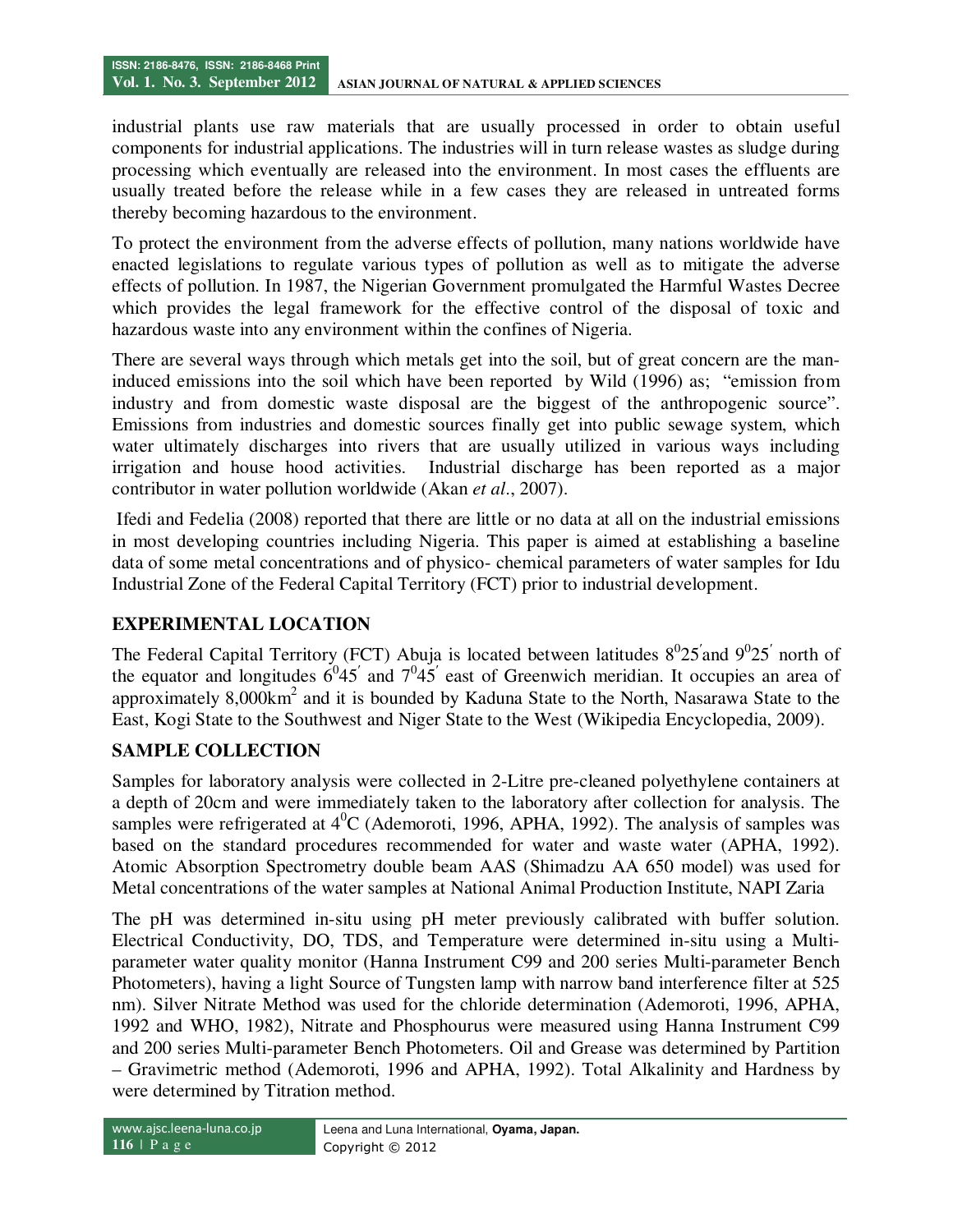

**Figure 2a. Map of Nigeria showing Federal Capital Territory (FCT)** 



**Figure 2b. Map of Federal Capital Territory and its environs showing Sampling Area: The sampling sites is enclosed in a square**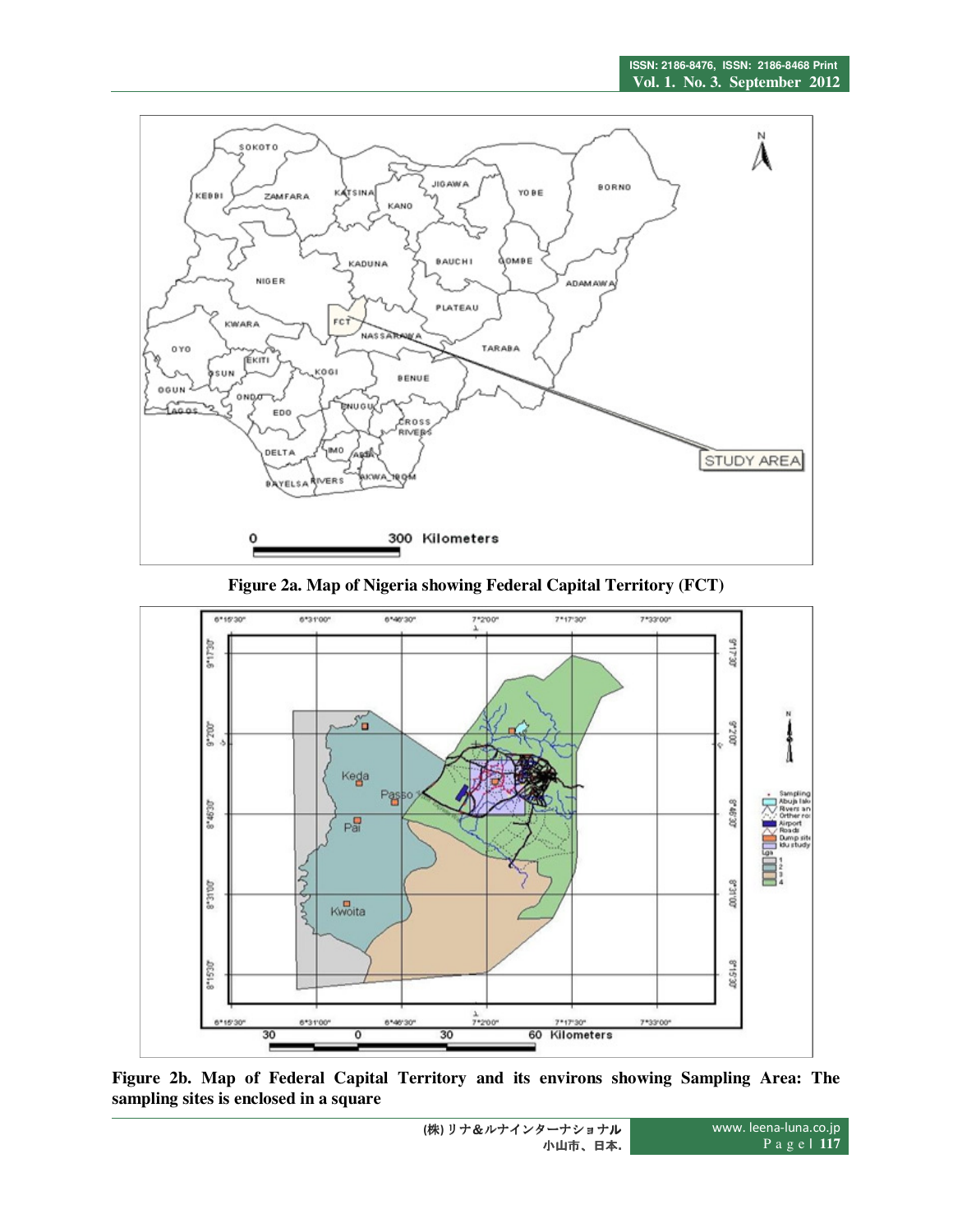In the determination of the parameters, the instrument were properly checked and calibrated before and after use. All methods of analysis were consistent with APHA, 1992; DPR, 2002; FEPA, 1991; FMENV, 2001 and Ademoroti, 1996 standard procedures. Two composite control water samples were collected at about 1km away from the Industrial Zone.

#### **Key: River Sampling Locations**

| <b>Sampling Location On River</b>                           | <b>Abbreviation</b> | <b>Sampling Location On</b><br><b>River</b>  | <b>Abbreviation</b> |
|-------------------------------------------------------------|---------------------|----------------------------------------------|---------------------|
| River Point At Gosa Bore Hole                               | RGBH-1              | River Point At Wupe                          | <b>RW-19</b>        |
| River Point At Gosa Village                                 | $RGV-2$             | River Point At Wupe Plant                    | <b>RWP-20</b>       |
| River Point At Gosa Lea                                     | RGLEA-3             | River Point At Wupe<br>Juction               | $RWJ-21$            |
| River Point At Kunyami Village                              | RKV-4               | River Point At Wupe River                    | <b>RWR-22</b>       |
| River Point At Dump Site                                    | $RDS-5$             | River Point At Wupe River<br>One             | RWRO-23             |
| River Point At Dangbar Village                              | $RDV-6$             | River Point At Wupe River<br>Two             | RWRT-24             |
| River Point At Fcc Proposed Dumsite                         | RFPDS-7             | River Point At Wupe River<br>Three           | <b>RWR3-25</b>      |
| River Point At Dump Site Two                                | RDST-8              | River Point At Wupe River<br>Four            | <b>RWRF-26</b>      |
| River Point At Dump Site Pedestrian<br><b>Bridge</b>        | RDSPB-9             | River Point At Wupe River<br>Five            | <b>RWR5-27</b>      |
| River Point At Idu Village Bridge                           | $RIVB-10$           | River Point At Wupe Sewer<br>Row One         | RWSRO-28            |
| River Point At Idu Express (Control)                        | RIEC-11             | River Point At Wupe Sewer<br>Row One         | RWSRO-29            |
| River Point At Idu Express Bridge                           | RIEB-12             | River Point At Wupe Sewer<br>Row Two         | RWSRT-30            |
| River Point At Nig. Turkish Nile<br>University              | RNTNU-13            | River Point At Wupe Sewer<br>Row Three       | RWSRT-31            |
| River Point At Nig. Turkish Nile<br>University Two          | RNTNUT-14           | River Point At Wupe Sewer<br><b>Row Four</b> | RWSRF-32            |
| River Point At Nig. Turkish Nile<br><b>University Three</b> | RNTNU3-15           | River Point At Wupe Sewer<br><b>Row Five</b> | <b>RWR5-33</b>      |
| River Point At Nig. Turkish Nile<br>University Four         | RNTNUF-16           | River Pai                                    | RP-34               |
| River Point At Nig. Turkish Nile<br>University Five         | RNTNU5-17           | River Point At Pai Two                       | RPT-35              |
| River Point At Nig. Turkish Nile<br>University Six          | RNTNUS-18           |                                              |                     |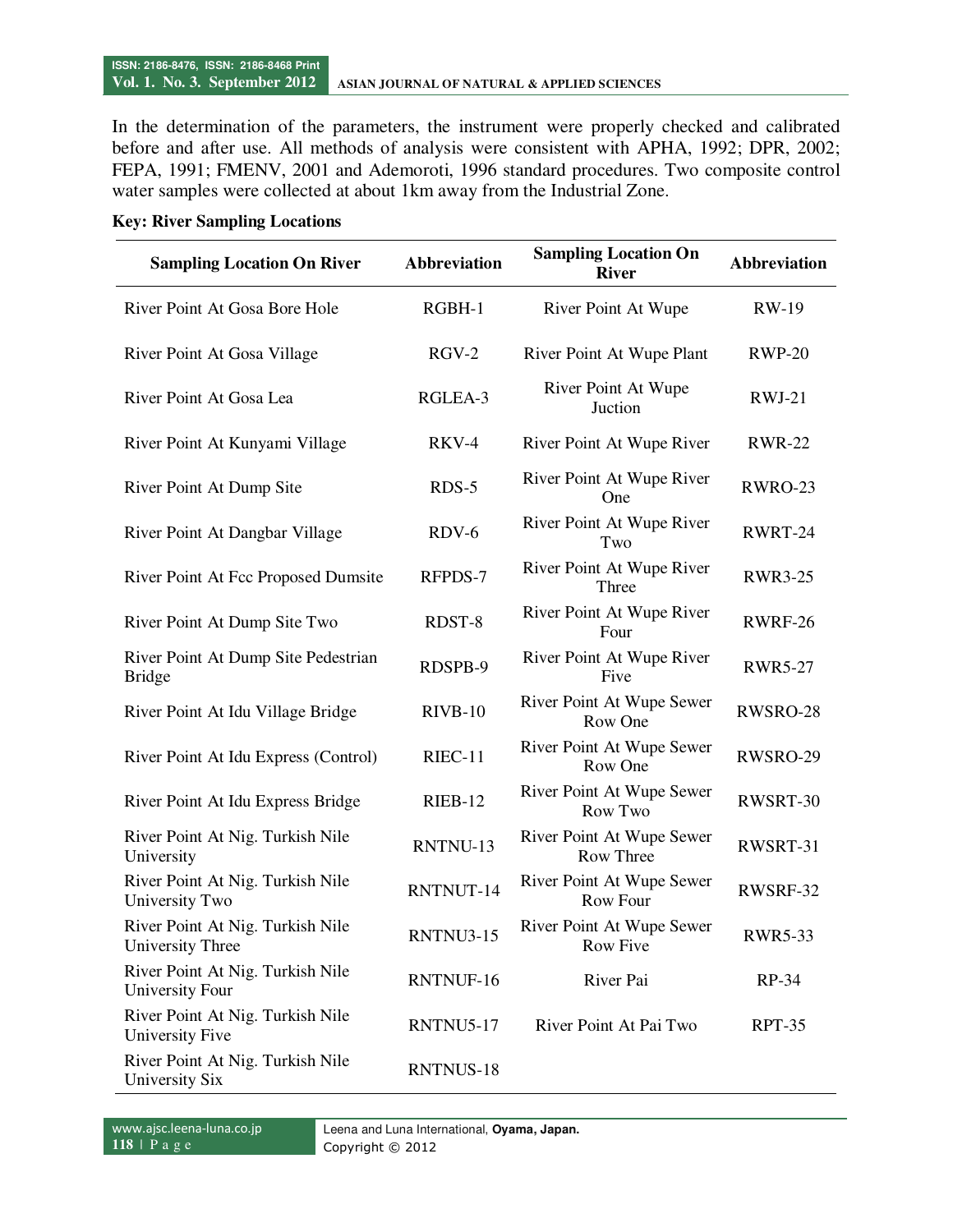

**Figure 2c. Map of Federal Capital Territory Showing the Sampling Points** 

## **Water Samples Treatment**

The water sample was digested by transferring  $100 \text{cm}^3$  portions into a beaker followed by the addition of  $5 \text{cm}^3$  conc. HNO<sub>3</sub>. The beaker containing the acid mixture was placed on a hot plate for 3 hours at 110 $\pm$ 0.5<sup>0</sup>C. The mixture was heated vigorously until the volume reduced to 20cm<sup>3</sup>; the sample was allowed to cool and another  $5cm<sup>3</sup>$  conc.  $HNO<sub>3</sub>$  was added. The beaker was covered with watch glass and returned to the hot plate. The heating was continued and small portion of HNO<sub>3</sub> was added until the solution appeared light colour and clear. The beaker and the watch glass were washed with water and the sample was filtered. The volume was adjusted to  $100 \text{cm}^3$  with water (APHA, 1992). Triplicate digestion of each sample together with blank was carried out. The digest were transferred into well-stopped rubber containers and kept for the analysis using double beam AAS (Shimadzu AA 650 model) method (APHA, 1992). However, spiked and unspiked samples were digested and analyzed as described above.

## **RESULTS**

The result on the physico-chemical Characteristics of surface water quality of Idu Industrial Area collected from 35 sites is summarized and presented in (Tables 1) while the metal concentrations of surface water of Idu Industrial Area, is presented in (Table 2).

## **DISCUSSION**

The result shows that water samples were generally slightly acidic or acidic in some areas. The pH range varied from 4.63 to 6.45 for the season with mean±s.d of 5.929±0.558 for the season. The surface water samples exhibited a significant positive correlation Temperature  $(p<0.01)$  and negative correlation with Electrical Conductivity (P<0.05). The high pH values reading may be attributed to the re-location of FCT dump site from Mpapa and Azhata to Goza within the Idu Industrial area. The values were lower when compared with SPDC EIA report range of (6.1 – 7.8). These values were also different from what was reported for lake Oguta with low/acidic pH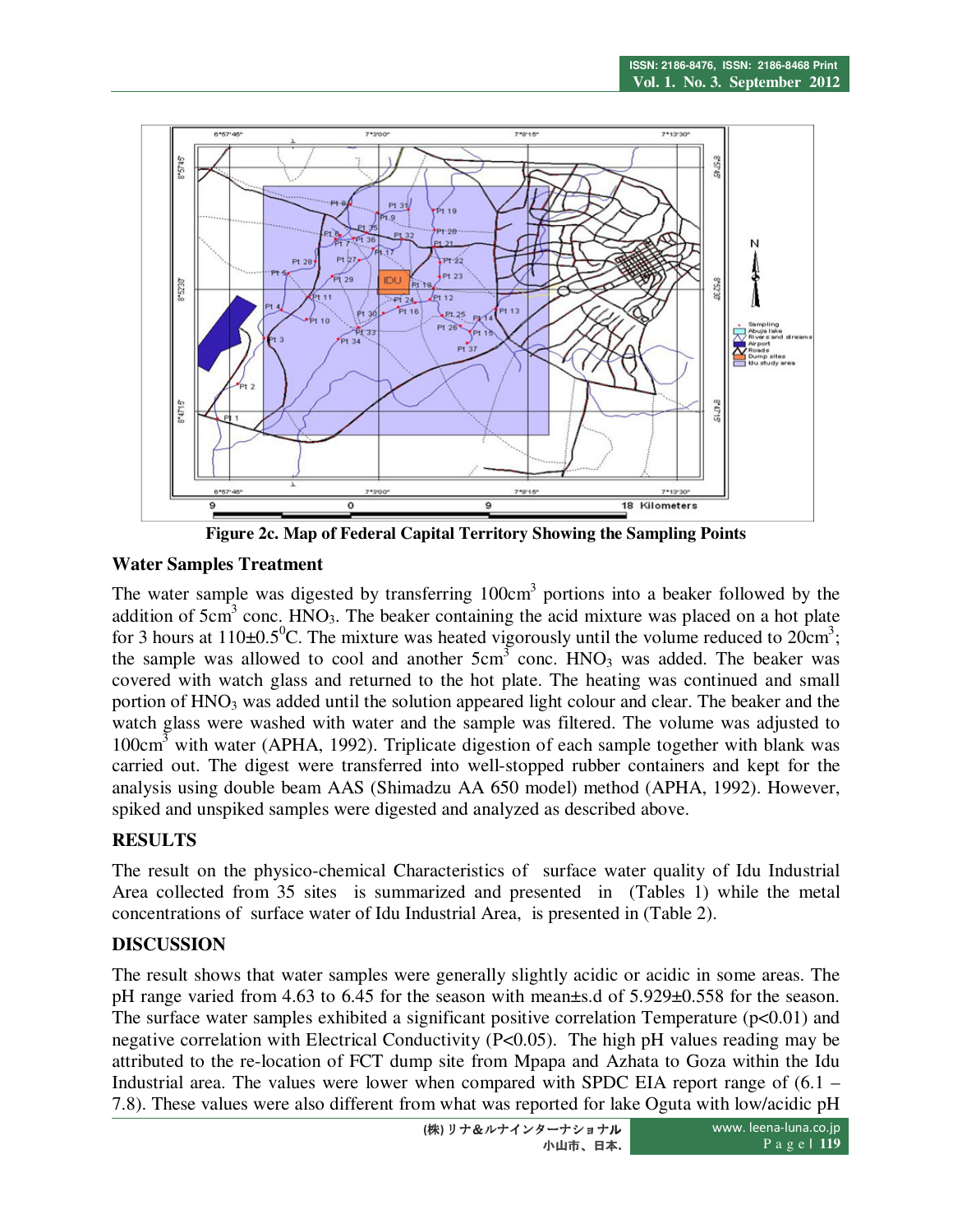values less than 5.0 (Nwadiaro and Odigi, 1991). The values obtained were below FEPA limit and may be attributed also to the flushing of various swamps of acidic nature due to the decay of organic matter into the river (Reinier *et al.,* 1985). In 1985, Reinier *et al* obtained pH values of 4.9 at Ogbolokposo and 7.4 for Crawford Creek. Most values were found to be higher than the tolerable limits of pH value 6.5 stipulated by FEPA for drinking water in dry seasons.

The Temperature of the surface water in the study area ranged between  $19.5^{\circ}$ C to  $32.5^{\circ}$ C while the mean±s.d of 23.708±2.480 was obtained for the season. Pearson correlation revealed a weak significant positive correlation with pH and a weak negative correlation with Total Hardness (p<0.01). However the temperature levels of Idu River were within the (WHO) range of  $10^{0}C$  - $50^{\circ}$ C and (FEPA) value of  $\leq 40^{\circ}$ C.

The electrical conductivity of the surface water ranged from 240  $\mu$ Scm<sup>-1</sup> to 340  $\mu$ Scm<sup>-1</sup> during the dry season. This values were above the range of values  $(65.1 \,\mu\text{Scm}^{-1})$  to  $168 \,\mu\text{Scm}^{-1})$ obtained by Fugro (2004) from Wupa river in the FCT. Further analysis revealed a strong significant positive correlation with TDS ( $p<0.01$ ; Appendix 1) and a weak but significant positive correlation with TSS ( $p<0.05$ ).

This can be attributed to increased total dissolved solids as we go downstream since a rapid method of obtaining an estimate of the dissolved solid in a water sample is by measurement of its electrical conductivity. The results obtain is within WHO and FEPA limits. The WHO value is 810,000  $\mu$ Scm<sup>-1</sup> while the FEPA value is 1,500  $\mu$ Scm<sup>-1</sup>.

The Total alkalinity (expressed as  $HCO<sub>3</sub>$ ) range from 18.0 mg/l CaCO<sub>3</sub> to 59.55 mg/l CaCO<sub>3</sub> with mean value of  $30.924 \pm 9.217$  mg/l CaCO<sub>3</sub> for the season with a weak negative significant correlation with Temperature ( $p<0.01$ ). It also exhibited a little but significant correlation with Total Hardness, COD and nitrate appendix 1. The FEPA permissible level in marine systems is given as 35-200mg/l. This can be attributed to the presence of any dissolved substance, usually weak anions that can accept and neutralize protons (SPDC, 2002).

The dissolved oxygen (DO) content of the surface water range from 1.5mg/l to 4.0mg/l during dry season. The mean±s.d concentrations was found to be 2.874±0.598mg/l with CV% of 20.83 during the dry season. However, pH, Temperature, Total Hardness, Oil & Grease, COD and BOD were found to exhibit a little negative correlation while EC, TDS, TSS, Total Phosphous, Total alkalinity, Chloride and Nitrate demonstrated a little significant positive correlation with surface water DO (Table 3.0).

The low value of DO in the dry season may be due to fact that it is a period of oxygen utilization due to intense plant growth and decay. According to SPDC, 2002, river average of 4.5mg /l satisfies the minimum oxygen requirement for aquatic life as long as oxygen consumers such as organic material which degraded aerobically are not present. The study river indicated river average that is 0.3mg/l less than the minimum oxygen requirement for aquatic life.

The COD values range from 2.9mg/l to 17.5mg/l with overall mean±s.d value of 11.243±3.114 mg/l for dry season samples. The COD values were, however, within the range of 50-500mg/l and 80mg/l stipulated by WHO and FEPA respectively. Pearson Correlation coefficient analysis revealed a weak significant correlation with Nitrate and BOD ( $p<0.01$ ).

The oil and grease content of the river ranged between 0.01 mg/l to 1.41mg/l for the dry season. The recorded values may be due to accidental spills during loading to some dispersion from oil spills in nearby petrol stations located within the construction yard at the study site into the river.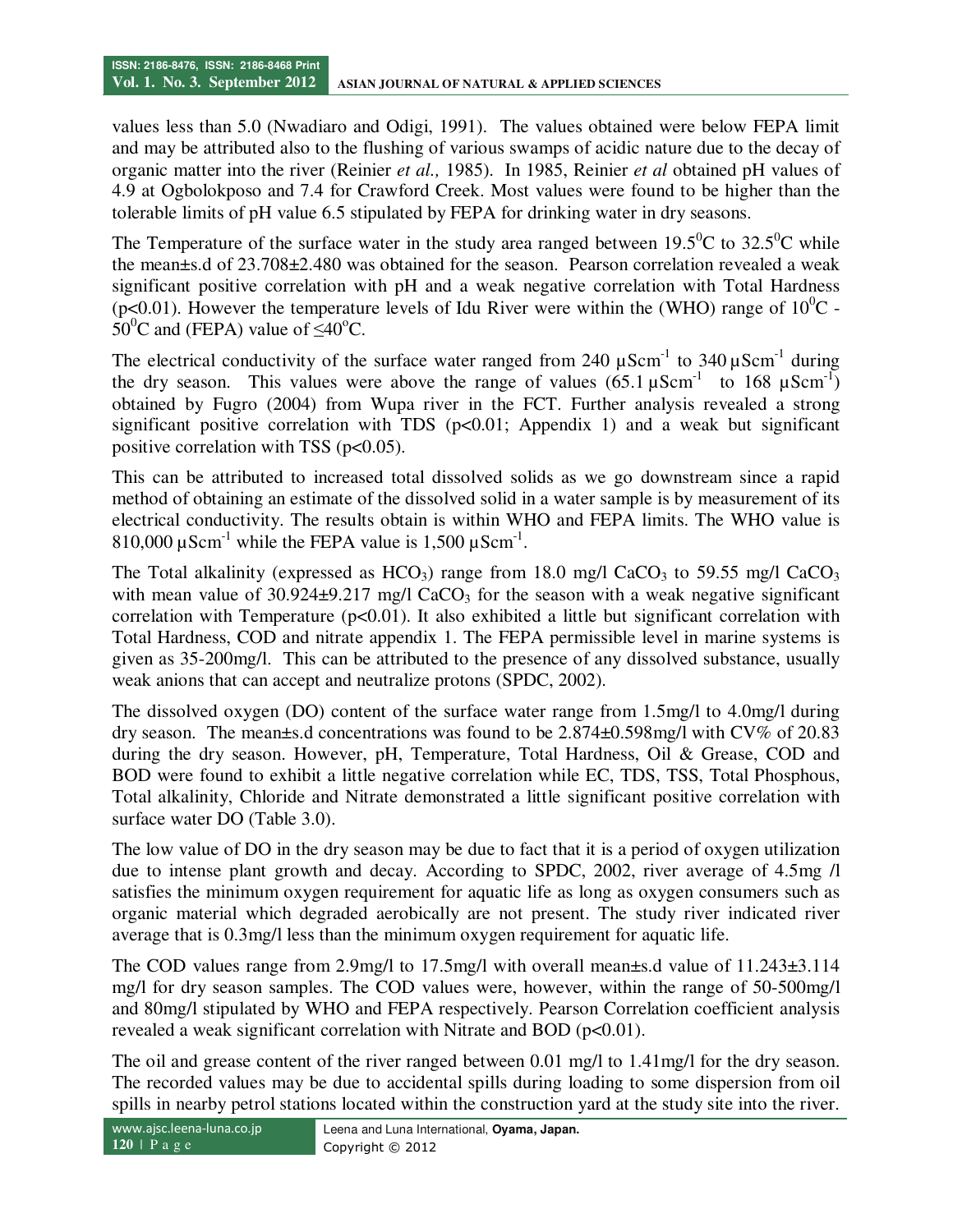The overall mean $\pm$  s.d value of 0.376 $\pm$ 0.062mg/l during the season was insignificant compared to the stipulated value of 10mg/l by FEPA. Statistical analysis revealed a weak positive correlation with Total Hardness (p<0.05). EC, pH, TSS, DO, COD, BOD and Nitrate showed little negative correlation with Oil and Grease.

The phosphorus content of the river during the period of this study ranged from 0.019mg/l to 0.5mg/l for the dry season. The large Agricultural Farm lands near the river where the highest value was recorded may have contributed, hence their run offs will be heavily laden with nutrients. Statistical analysis revealed a little positive correlation with Temperature, EC, pH, TDS, TSS, DO and Total Hardness while little negative correlation were observed with Total alkalinity, Chloride and BOD. The values obtained were below FEPA limit of 5.0mg/l.

The Chloride levels of the river ranged 0.0mg/l to 0.099mg/l with mean value of 0.186±0.32mg/l during dry season. Reinier *at al.,* (1985) obtained 13, 288mg/l as average for Warri river. The results obtained are below the regulatory limits of 250mg/l stipulated by WHO and FEPA for Chloride in rivers. Correlation Coefficient analysis confirmed a weak positive relationship with pH (p<0.05).

The BOD values of the study site ranges from 6.20 mg/l to 15.20 mg/l during the dry season. The overall mean±s.d values obtained for dry season was 9.51±2.88mg/l. There was a weak significant negative correlation observed with TSS (P<0.05) and also a weak significant positive correlation observed with COD  $(p<0.01)$ . The values were within FEPA regulatory limit of 30.0mg/l.

The study area recorded values between 25 mg/lCaCO<sub>3</sub> to 69 mg/l CaCO<sub>3</sub> for dry season. The overall mean±s.d values obtained for dry season was 38.77±10.896 and are below FEPA regulatory limit of 200 mg/lCaCO<sub>3</sub>. Pearson Correlation Coefficient exhibited weak and significant positive correlation with Oil & Grease ( $p<0.05$ ) and a significant negative correlation with EC and Nitrate ( $p<0.05$  and  $P<0.01$ ) respectively.

The Nitrate levels at the study site were found within the range of 0.6-4.6mg/l for dry season water samples. The mean±s.d value recorded 4.97±1.249mg/l. It also showed a weak positive correlation with COD ( $p$ < 0.01) and a weak negative correlation with Total Phosphorus and Total Hardness ( $p<0.01$ ). The coefficient of variation was 29.73 for dry season. These values were within FEPA limit of 20mg/l.

Total Dissolved Solid (TDS) of the study area were found to range between 130mg/l to 350mg/l for the season. The mean±s.d was 156.0±49.062mg/l for the season and were within FEPA limit of 500mg/l. The coefficient of variation was 31.449 for dry season. Pearson Correlation Coefficient analysis exhibited a strong significant correlation with EC ( $p<0.01$ ; Appendix 1) and a weak positive correlation with TSS ( $p<0.01$ ). It also showed a weak negative correlation with  $pH$  ( $p<0.05$ ).

Total Suspended Solid (TSS) of the study area was found to range between 0.00mg/l to 5.6mg/l for dry season. The mean $\pm$ s.d value was  $0.697\pm1.47$ mg/l during dry season and was within FEPA limit of 30mg/l. The CV% of 95.28 was recorded and a weak significant positive correlation was observed with EC ( $p<0.05$ ) and TDS ( $p<0.01$ ). A weak significant correlation was also observed with BOD ( $p<0.05$ ).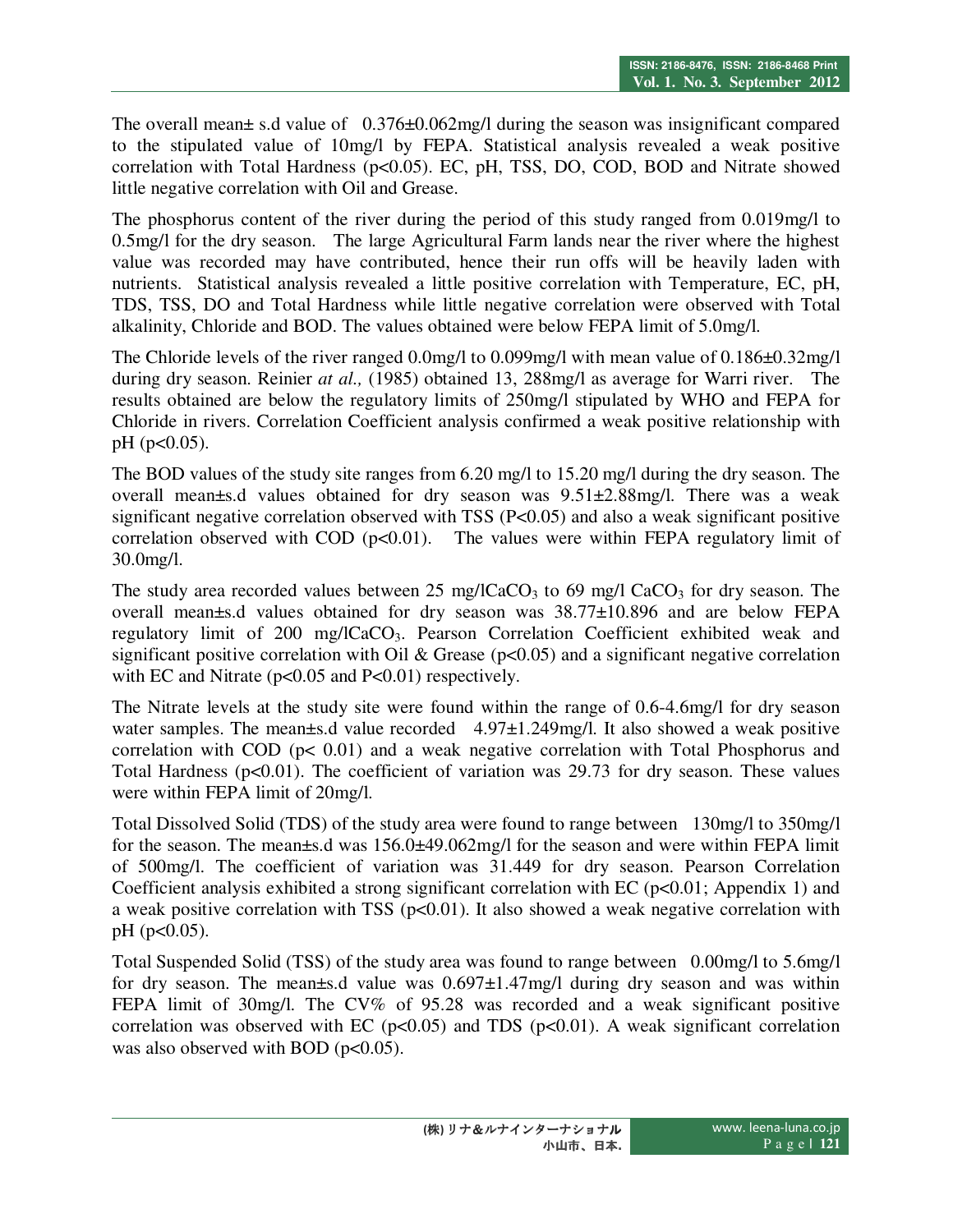**Surface Water from Idu Industrial Area, FCT** 



#### **Figure 3. Mean Dry Seasonal Variation In Metal Concentrations Of Surface Water And Sediment In Idu Industrial Area, Fct**

#### **Metal Concentration in Surface Water**

The result on the mean±sd Metal Concentrations (mg/kg) in Surface Water quality of the study area is presented in (Table 2.0) for the dry season sampling. All metals analyzed in this study were detected in water samples of Idu Industrial Zone except Pb that were below detection limit at 13 locations during the dry season of the study media (water). The values obtained from Idu River are higher when compared to those obtained by Ahonkhai and Chukwuogo (1996).

The metal concentrations of surface water for Ca and Mg were below WHO limits for both dry and wet season samples. The correlation matrix revealed a weak significant positive relationship with Cr (p<0.05; Table: 2). Further statistics analysis of Mg revealed a strong significant positive correlation with Fe (p<0.01; Table: 2). Cd, Ni, Cr and Mn were above FEPA and WHO limit while Fe was above FEPA limit and within WHO limit. This may be attributed to presence of dump site at the study site and the flushing of various swamps of acidic nature due to the decay of organic matter into the river (Reinier *et al.,* 1985). Iron was the most abundant heavy metal at the study area. The correlation matrix revealed a strong negative correlation with Mg  $(p<0.01)$ . Cu was below WHO limit for the season and above FEPA limit except at two locations during the dry season. It indicated a weak negative significant correlation with Mn ( $p<0.01$ ).

## **CONCLUSION**

This study showed that the surface water, Sediment and the Soil quality of Idu Industrial Zone of the FCT has not been impacted environmentally and the results obtained can be used as baseline data with which future Industrial activities could be monitored.

This study also showed that there is need to carry out more studies on other physical, chemical and biological parameters that this study did not cover.

#### **RECOMMENDATION**

In the light of the above, it is recommended that, the regulatory authorities concern should as a matter urgency intensify effort in data gather to bridge the gap that exist in this regard. Furthermore, effective monitoring of the Industrial Zone should not be compromised to avoid the Industries developing from discharging untreated effluent into the FCT environment.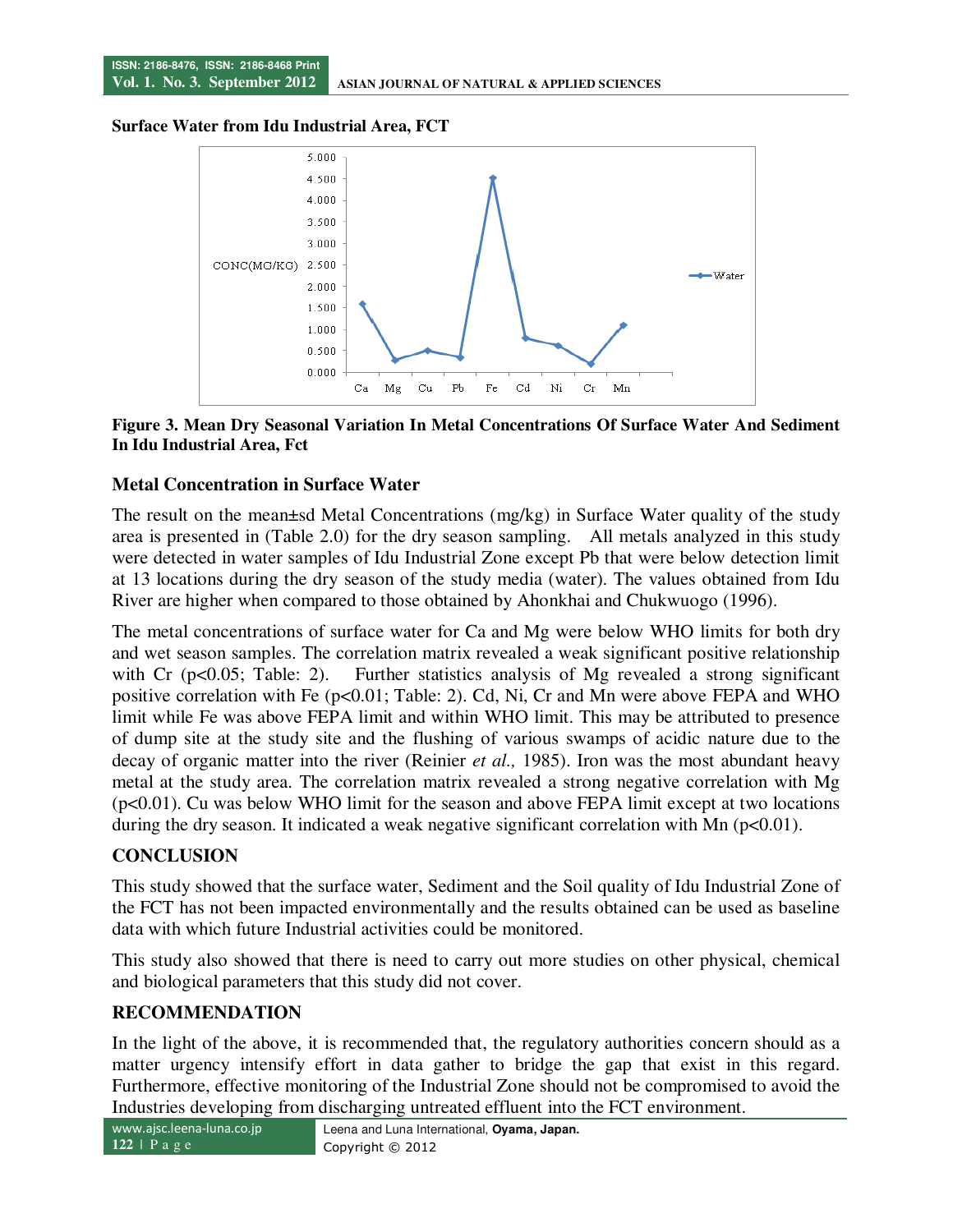#### **REFERENCES**

Ademoroti, C.M.A. (1996). Standard Methods for Water and Effluents Analysis. Mareh Prints and Consultancy. 47 Jona Akpoborie Street, BDPA, Ugbowo Estate, Benin.

Akan, J.C., Moses, E.A and Ogugbuaje, V.O. (2007). "Determination of pollution levels in Mario Jose Tannery effluents from Kano Metropolis, Nigeria. *J. Appl. Sci.,* 7:527 – 530.

Ahonkhai S. I and Chukwuogo E. I. (1996). Effects of Industrial activities in Warri Area on the Surface Water Quality. In FEPA Monograph (1996). Water Quality Monitoring and Environmental Status in Nigeria. Vol.pp.131-137.

APHA (1992). American Public Health Association: *Standard methods for the Examination of water and wastewater,* 18th ed., Washington D.C.

Department of Petroleum Resources (2002). *Environmental guidelines and standards for the petroleum industry in Nigeria*. Lagos: Government Press.

Federal Ministry of Environment (FMENV) (2001). National Guideline and Standard for Water quality in Nigeria (Publ. Federal Ministry of Environment, p. 114)

FEPA, (1991). Water Quality Monitoring and Environmental Status in Nigeria. Proceeding of the National Seminar on Water Quality Monitoring and status in Nigeria. FEPA Monograph Vol. 6. pp42.

Fugro (2004). Environmental Impact Assessment of Wupa Basin Sewage Treatment Plant and interceptor sewer Trunk mains Projects Report No. SO309 pp.13 of 31. Final Draft Report.

Ifedi, P. Okoye and Fidelia Nwamaka Chukwuneke (2008). Study of Pollution levels in Water of Woji Creek in Port Harcourt, Rivers States, Nigeria. *Journal of Nigerian Environmental Society*, (INES) ISSN 1596 -7751 Volume four number three (pages 120-122)

Nwadiaro, S and Odigi, M. I. (1991). Sediment of lake Oguta, Nigeria 1; Cation and trace metals Arch. Hydrobiology 212:365 -371. In Manillia P. N and I. A malaha (2008), Niger Delta flood Plain tack II – Chemical Assessment of the Sediments of lake Akpide, Bseini, Bayelsa State Nigeria. *Journal of Nigerian Environmental Society* ,Vol. 4. No 3 page 50 – 60

Reinier, E., Bruce, P. and Michel, J. (1985). Water Type Classification for Niger Delta River and Creek water. Proceeding of 1985 seminar on the Petroleum industry and the Nigeria Environment 295.310. In water quality monitoring and Environmental Studies in Nigeria - FEPA Monograph (1996) Vol. 6.

SPDC (2002). Environmental Impact Assessment of the proposed 1000MW Abuja Power Plant 28 inch X 250km Ajaokula – Abuja Gas pipeline and 330km Transmission line Final Report, pp. 89-74.

Wild, A. (1996). Soils and Environment: An Introduction; Cambridge University Press; Cambridge. World Bank Report (1995), Nigeria's Strategic Options for Redressing Industrial Pollutions; Vol. 1, February, 3, 1995, Enterprise Development and Public Sector Management Division; West- Central Africa Department; Washington D. C.

Wikipedia Encyclopedia, (2009): www. Wikipedia.org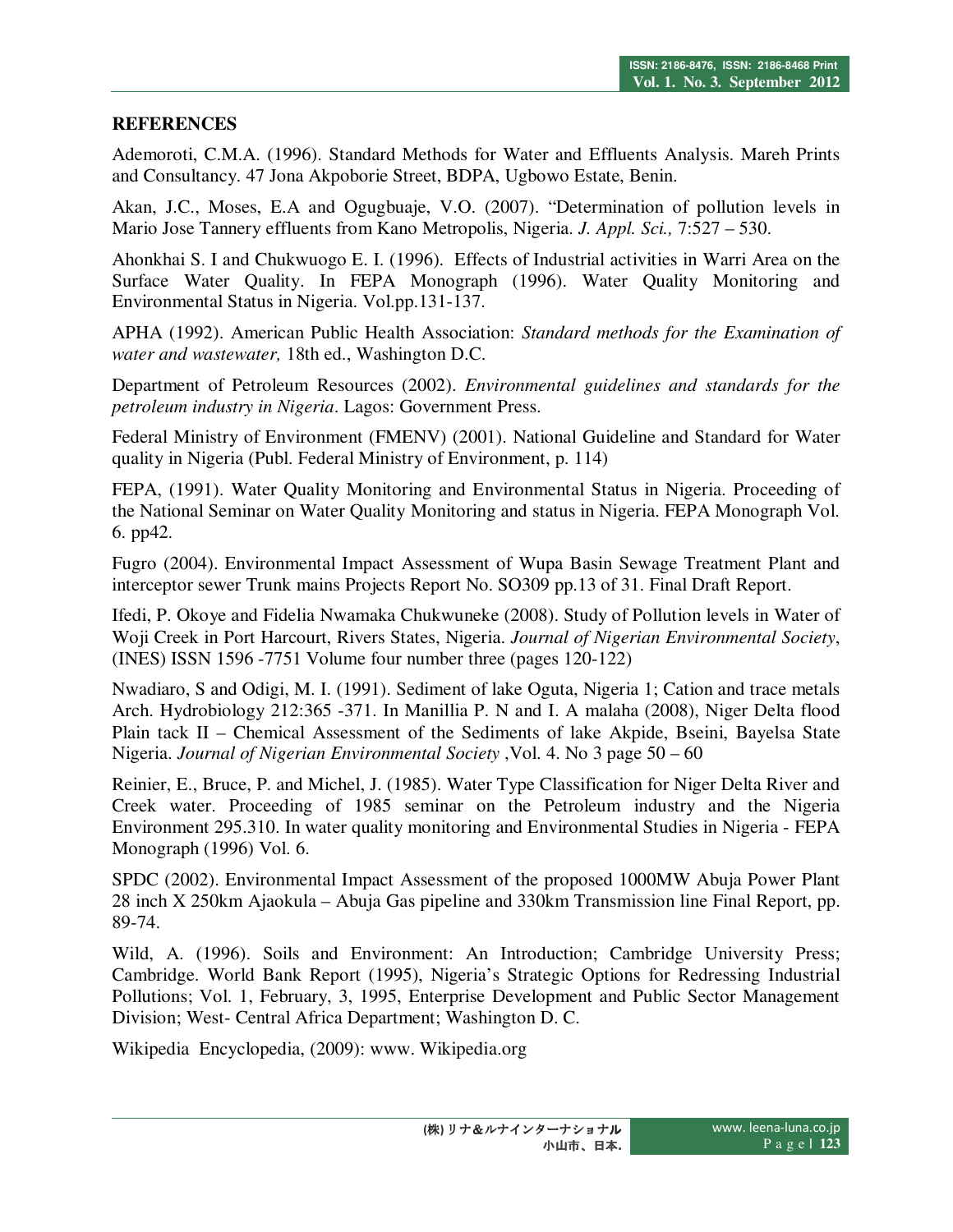| $S_N$      | EH                 | FEMP <sub>(0</sub> C) | EC(µS/cm)        | TDS(mgI)         | ISS(mg/l)      | DO(mgI)            | Phosphorus<br>$(\mathrm{mg/l})$<br>Total | INITY<br>030<br><b>a</b><br><b>FOT</b><br>Ě<br>(mg | (mg)<br>RDNESS<br>3A)<br>₹<br>TOT.<br>$H\Lambda$<br>æ | ORIDE<br>(mg <sub>1</sub> )<br>병 | $\mathbf{E}$<br>/GRE<br>(mgI)<br>$\overline{5}$ | $\epsilon$<br>Ë<br>$\mathbf{a}$ | $\mathbf{m}\mathbf{g}$<br>BOD | NITRATE (mg/l) |
|------------|--------------------|-----------------------|------------------|------------------|----------------|--------------------|------------------------------------------|----------------------------------------------------|-------------------------------------------------------|----------------------------------|-------------------------------------------------|---------------------------------|-------------------------------|----------------|
| Range      | $5.13-$<br>6.95    | $19.5 -$<br>32.5      | $240-$<br>340    | $130-$<br>350    | $0.4 -$<br>5.6 | $1.5-$<br>4.0      | $0.019 -$<br>0.5                         | 18-59.55                                           | 25-69                                                 | $0.0 -$<br>0.099                 | $0.01 -$<br>1.41                                | $2.9 -$<br>15.2                 | $6.2 -$<br>15.2               | $0.6 - 4.6$    |
| Mean ±sd   | $5.93 \pm$<br>0.56 | $23.70 \pm 2$<br>.48  | 266.86<br>±23.48 | 156.00<br>±49.06 | 2.03<br>±1.47  | 2.87<br>$\pm 0.59$ | 0.20<br>$\pm 0.12$                       | 30.92<br>±9.22                                     | 39.77<br>$\pm 10.89$                                  | 0.19<br>$\pm 0.32$               | 0.38<br>$\pm 0.36$                              | 11.24<br>±3.11                  | 9.51<br>$\pm 2.87$            | 4.97<br>±1.24  |
| $CV\%$     | 9.41               | 9.75                  | 8801.0           | 31.45            | 95.28          | 20.83              | 60.66                                    | 29.80                                              | 27.40                                                 | 172.48                           | 98.17                                           | 27.70                           | 30.27                         | 29.73          |
| FEPA Limit | $6.5 -$<br>8.5     | $\leq 40$             | 1500             | 500              | 30             | 7.5                | 5                                        | $\overline{\phantom{m}}$                           | 200                                                   | 250                              | 10                                              | 80                              | 30                            | 20             |

#### **Table 1. Mean and Range of Physico-Chemical Characteristics of Surface Water sample from Idu Industrial Area, FCT**

**Table 2. Range and Mean Seasonal Variation in Metal Concentrations of Surface Water of Idu Industrial Area, FCT** 

| <b>Parameters</b> | Mg<br>Ca      |               | Pb<br>Cп      |              | Fe                                                                                                                      |                             | Ni |               | Mn             |  |
|-------------------|---------------|---------------|---------------|--------------|-------------------------------------------------------------------------------------------------------------------------|-----------------------------|----|---------------|----------------|--|
| Mean +sd          |               |               |               |              | $1.596\pm1.68$ $0.285\pm0.04$ $0.516\pm0.42$ $0.352\pm0.29$ $4.521\pm0.58$ $0.805\pm0.10$ $0.626\pm0.32$ $0.205\pm0.09$ |                             |    |               | $1.106 + 0.45$ |  |
| Range             | $0.63 - 7.50$ | $0.12 - 0.35$ | $0.03 - 1.45$ | $0.0 - 1.03$ | 3.65-5.85                                                                                                               | $0.63 - 0.94$ $0.17 - 1.17$ |    | $0.08 - 0.50$ | 0.20-1.78      |  |

**Table 3. Pearson Correlation Coefficient for Dry Season Metal Concentrations (mg/kg) in Surface Water from Idu Industrial Area, FCT** 

|                | Ca       | Mg         | Cu         | Pb        | Fe       | Cd         | Ni         | $\mathbf{C}\mathbf{r}$ | Mn   |
|----------------|----------|------------|------------|-----------|----------|------------|------------|------------------------|------|
| Ca             | 1.00     |            |            |           |          |            |            |                        |      |
| Mg             | 0.001    | 1.00       |            |           |          |            |            |                        |      |
| Cu             | $-0.089$ | 0.004      | 1.00       |           |          |            |            |                        |      |
| Pb             | $-0.069$ | $-0.161$   | 0.111      | 1.00      |          |            |            |                        |      |
| Fe             | $-0.035$ | $-0.703**$ | 0.058      | $-0.050$  | 1.00     |            |            |                        |      |
| C <sub>d</sub> | $-0.200$ | $-0.197$   | 0.096      | 0.312     | 0.123    | 1.00       |            |                        |      |
| Ni             | 0.027    | $0.362*$   | 0.238      | 0.315     | $-0.326$ | $-0.457**$ | 1.00       |                        |      |
| Cr             | $0.405*$ | 0.050      | 0.177      | $-0.396*$ | 0.124    | $-0.339*$  | 0.226      | 1.00                   |      |
| Mn             | 0.119    | $-0.184$   | $-0.628**$ | 0.023     | 0.074    | $0.337*$   | $-0.562**$ | $-0.248$               | 1.00 |

Leena and Luna International, **Oyama, Japan.** 

Copyright © 2012